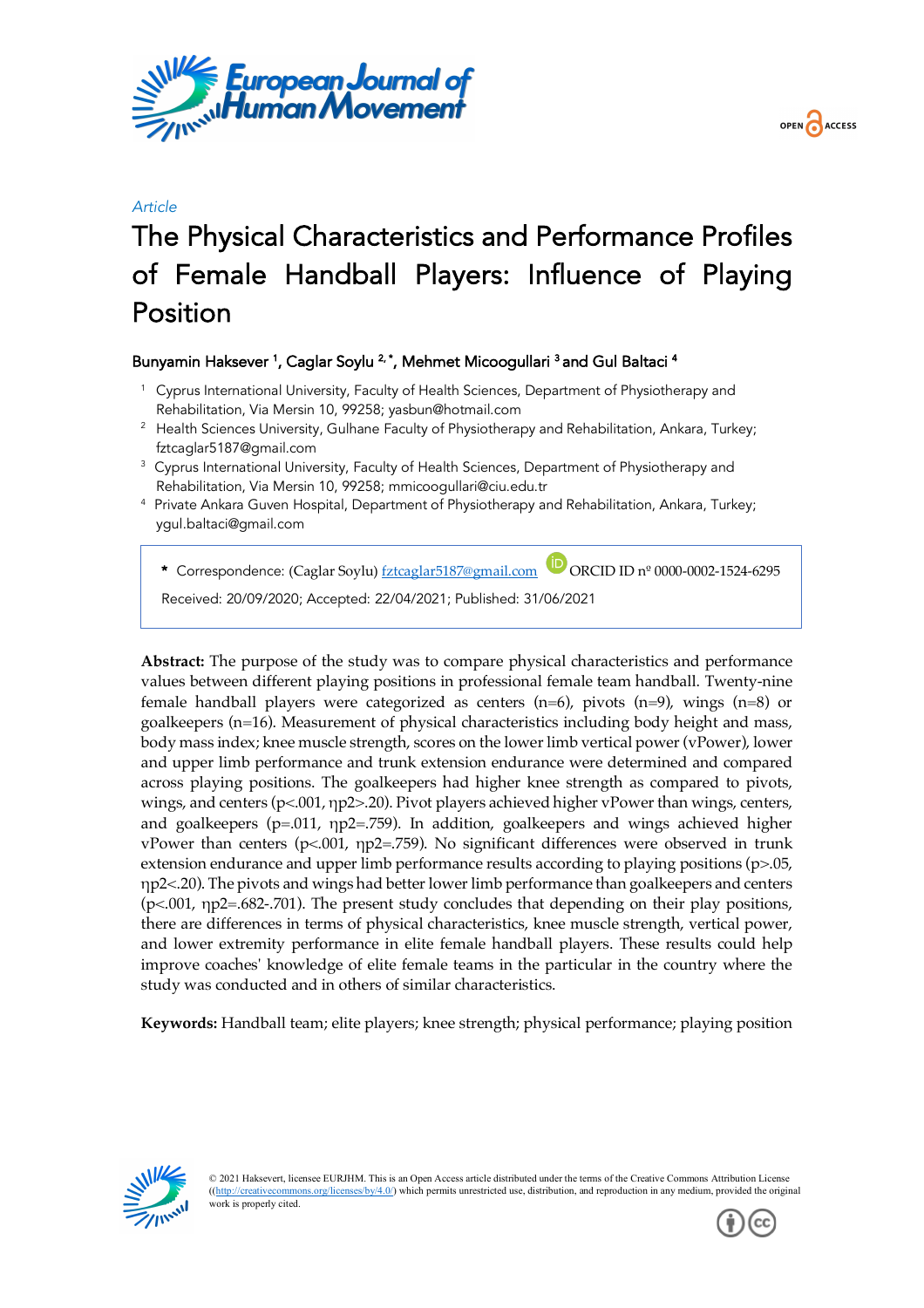# **1. Introduction**

Handball is an intermittent team sport with specific requirements for anthropometric features, technical skills, tactical understanding, and physical performance (Marques & González-Badillo, 2006). In terms of physical performance, handball is a complex sport where players jump, run, and throw the ball at high speed, generally requiring maximal intensity efforts performed in a short time-space. It is reported that for handball players, in addition to technical skills and tactics, anthropometric characteristics and physical performance are determinants of competitive success (Vila et al., 2012). Studies investigating handball-specific movements have shown that the number and quality of movements differ greatly depending on play positions. Four different positions are generally defined in handball: goalkeeper, center player, pivot, and winger. Previously published studies are insufficient regarding the role and importance of different physical characteristics according to playing level and positions in female elite handball (Bon et al., 2015; Granados et al., 2007; Vila et al., 2012).

As in all team sports, in handball, technical and tactical efficiency are predominant factors, but physical capabilities must also be well developed in order to become a successful player (Serdar & Bereket, 2001). In today's handball approach, considering that the players might play at any position other than their own, all their physical performance characteristics are expected to be trained and improved equally (Sevim, 2007). Elite handball players are different in terms of speed and agility depending on their play positions (Gençoğlu & Gümüş, 2020). Similarly, studies conducted on handball players have reported significant differences in various physical and anthropometric features between positions (Bon et al., 2015; de Paula Oliveira et al., 2020; Haugen et al., 2016; Zapartidis et al., 2011). Determining anthropometric and physical performance characteristics is essential in identifying the players with the potential to be professionally successful at competitive levels, and it is critical in the

process of guiding the players to the most appropriate playing positions (Gontarev et al. 2017).

Handball encompasses characteristics such as endurance, speed, agility, skill, mobility, jumping, and defense (Hermassi et al., 2019). Handball requires all-body trainings for components such as aerobic activity, muscle strength, balance, and flexibility. It consists of vigorous activities such as running, sprinting, and jumping, as well as regular throwing, hitting, blocking and pushing (Gorostiaga et al., 2006). Good agility skills are essential for handball players as the game requires speed and sudden change of direction. As a motor skill that is fundamental in the majority of sports, agility plays an important role in improving sportive performance (Sheppard & Young, 2006). Throwing speed is an important parameter in handball. Throwing is a prominent skill and for high-quality throwing efficiency, upper and lower extremity muscle strength and endurance are essential (Wallace & Cardinale, 1997). However, the speed of ball shot depends not only on muscle strength but also on other aspects such as coordination of body segments and technical skills. Throwing speed is particularly substantial because the faster the ball is thrown into the goal, the less time the defenders and goalkeeper have to save the shot. In years, together with effective trainings and improvement in players' performance, handball has evolved in many ways such as throwing, passing, dribbling, jump shots, rapid attacks, and defense (Granados et al., 2007; Vila et al., 2012). Parallel to the changes in the dynamics of handball, players are required to have welldeveloped physical performances in both lower and upper extremities aiming at realize their full potential (Cetin & Ozdol, 2012).

Anthropometric parameters are another prominent factor as fundamental in order to determine the success of the performance in handball (Hermassi et al., 2019). Regarding anthropometry, one study in female handball players demonstrated that the higher values of fat-free mass resulted in a higher performance, especially because of the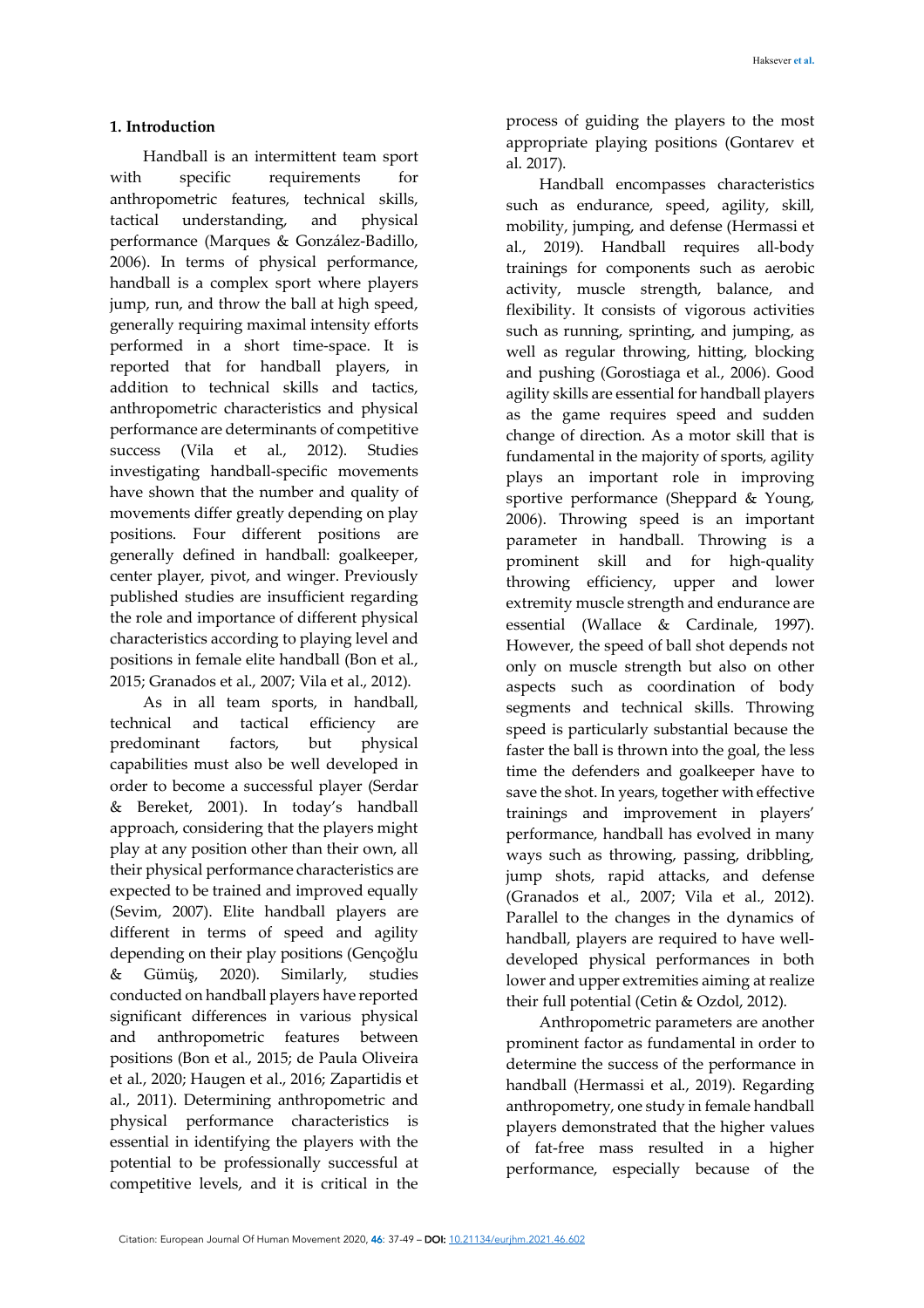increase in the muscular power and strength (Granados et al., 2013). On the other hand, one study showed that the anthropometric differences between playing positions may indicate the advantageous characteristics that the respective position demands (Hermassi et al., 2019). Analyzing player profiles, determining their abilities according to their strengths and weaknesses, optimizing the design of strength and conditioning training programs, and assigning game positions accordingly can be valuable tools in handball (Krüger et al., 2014). Knowing the physical performance characteristics of the players can enable coaches to take into account the strengths and weaknesses of each player during training sessions, prevent potential injuries due to muscle weakness, and monitor players' progress throughout the season. Furthermore, since each position requires specific skills, position-specific evaluation results can enable coaches to focus on each player's performance aspects peculiar to their position (Šbila et al., 2004; Vurgun et al., 2020). Few studies have compared the anthropometric and physical characteristics for female handball players of different playing positions. Although some studies have analyzed some physiological characteristics of elite handball players, little information is available concerning the physical (e.g., vertical power, trunk endurance, knee muscle strength) and anthropometric characteristics of current professional handball players. Examination of fitness profiles could be of great importance for optimal construction of training regimens to improve handball performance such players. Therefore, the aim of this study is twofold: first to describe the physical characteristics, knee muscle strength, scores on the lower limb vertical power, lower and upper limb performance, and trunk extension endurance of the lower limbs in female handball players and secondly to identify the possible differences in these parameters in terms of individual playing positions. Our primary hypothesis was that these physical characteristics and performance values vary among female

handball players of different playing positions.

# **2. Materials and Methods**

*Subjects —* A total of 39 elite female handball players (mean age: 24.15±6.47 years; BMI:22.18±2.36 kg/m2) from the premier Turkish professional handball league with a regular competitive background in handball (11.92 ±3.47 years) were included in this cross-sectional study. Player positions were identified for each athlete by their coaches or through self-report as: goalkeepers, centers, pivots, or wings. All athletes (6 goalkeepers, 9 pivots, 8 wings and 16 centers) were asymptomatic and had passed medical examinations prior to inclusion and participation in the study. Physical characteristics of the players are shown in Table 1. Exclusion criteria included history of injury or surgery that may affect their lower and upper limbs and any lower and upper limb injuries within the last three months. The leg used to kick the ball was identified as the dominant leg. The dominant shoulder was defined as the hand used for throwing the ball. Players who voluntarily agreed to participate in the study provided written informed consent. The study was approved by the Ethical Committee of University (registration number 2020/242), in accordance with the Helsinki Declaration. Participants were assured that they could withdraw from the trial at any time without penalty. The study was registered with clinicaltrials.gov (NCT04563585).

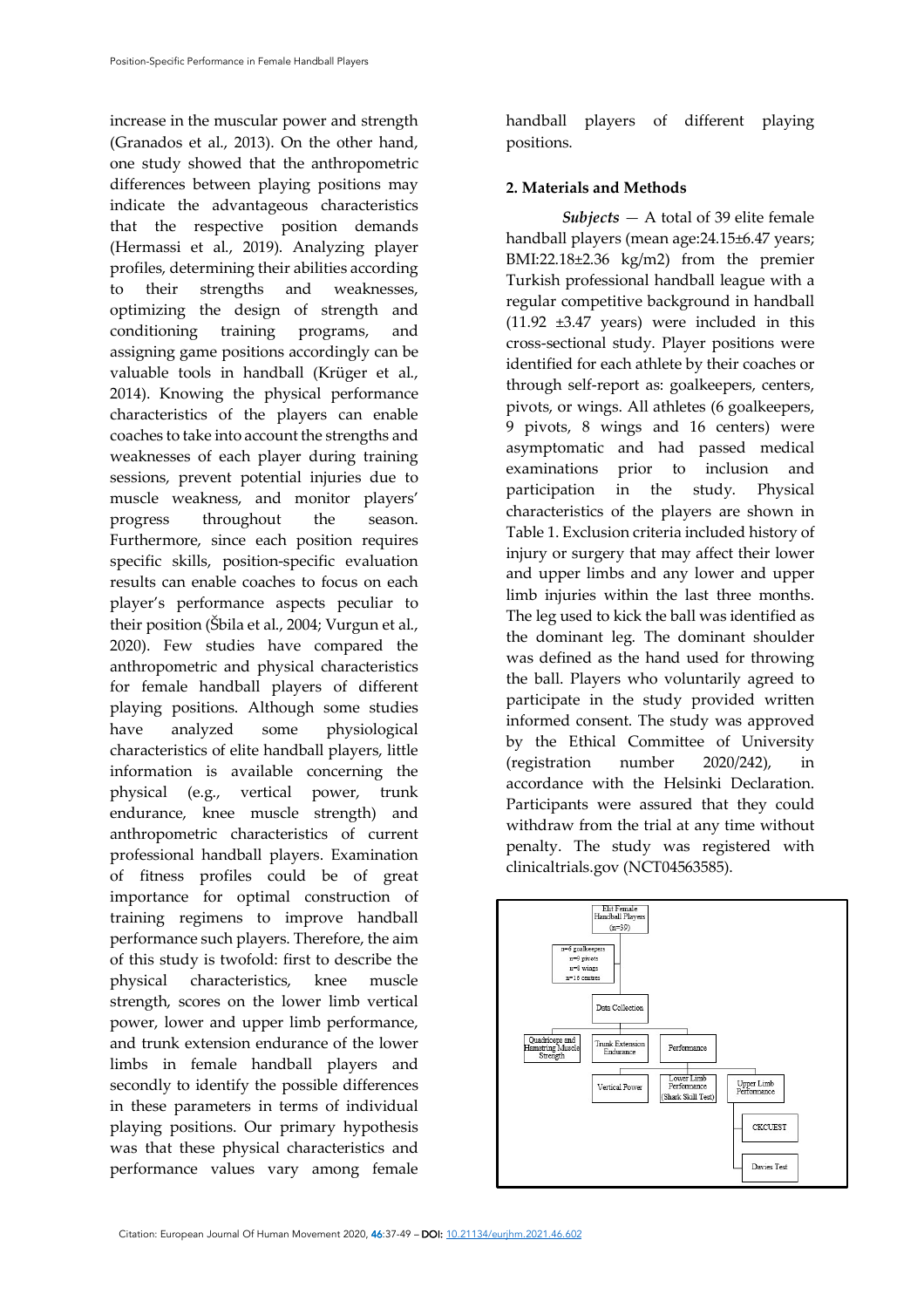*Experimental Design —* This study investigated the compare anthropometric data and physical performance characteristics between different playing positions in professional female team handball selected from the Turkish professional handball league. Our hypothesis is that there are differences in terms of anthropometric profile, knee muscle strength, scores on the lower limb vertical power, lower and upper limb performance, trunk extension endurance in female handball players by playing positions. Therefore, the players were divided in the order of their specific playing position (centers, wings, pivots, and goalkeepers). The independent variable was the handball specific playing position (centers, wings, pivots, and goalkeepers), and the dependent variables were the anthropometric profile, knee muscle strength, scores on the lower limb vertical power, lower and upper limb performance, and trunk extension endurance. Anthropometrics data including body height and mass, body mass index (BMI); knee muscle strength, scores on the lower limb vertical power (vPower) , lower limb performance on a Shark Skill Test (SST), trunk extension endurance, upper limb performance on Davies test (DT) and Closed Kinetic Chain Upper Extremity Stability Test (CKCUEST) were determined and analyzed d for all the players who took part in this study.

*Methodology — Physical characteristics —* An electronic weight scale (HD-351 Tanita, Illinois, USA) was employed for body mass measurement (to the nearest 0.1 kg), a portable stadiometer (SECA, Leicester, UK) for stature (to the nearest 1 mm). BMI was calculated as the quotient of body mass (kg) to height squared (m2).

*Muscle Strength —* Maximal voluntary isometric (MVIC) knee flexion and extension strength were measured using a handheld dynamometer (HHD) (Lafayette Instrument Company, Lafayette, IN). The intraclass coefficients (ICC) for knee flexion

and extension measurement with the HDD (Lafayette Instrument Company, Lafayette, IN) were declared to be 0.84-0.95, and standard error of measurement (SEM) values ranged from 3.6 to 4.5 (Hébert et al., 2011). For strength measurement using the HHD, the participants were asked to sit with their legs dangling over the end of a standard, adjustable examination table, with hips and knees flexed to 90°, with a distance of 1–2 cm between the popliteal fossae and the table end. Two stabilization belts were placed, one on the thighs to reduce compensations and the second at the ankle of the evaluated limb to maintain hip and knee flexion at 90° (Martins et al., 2017). To evaluate knee extensor muscles, the dynamometer was placed on the anterior part of the lower leg, above the talotibial joint line, and to evaluate knee flexor muscles, the dynamometer was placed on the posterior part of the leg, 1–2 cm above the lateral malleolus. In both cases, the examiner produced a resistance force in the horizontal direction to counter the force developed by the participant and maintain an isometric contraction of the knee extensor and flexor muscles (Muff et al., 2016). The participants performed two practice trials, rested for 30s and then performed the two measure trials. For each muscle group, the participants carried out 3 MVICs for 5 seconds. The interval between consecutive measurements of the same limb was 30s and that between the limbs was 60s. All maximal trials with the HHD were also accompanied by verbal encouragement to ensure maximal effort. The highest value obtained during measurements was recorded for each trial (Hirano et al., 2020).

*Lower Extremity Vertical Power —* Lower extremity vertical power was assessed using the VertiMetric (Lafayette Instrument Company, Lafayette, IN) according to protocols suggested by Ambegaonkar et al. (Ambegaonkar et al., 2018). In studies conducted by previous investigators examining the device Intervisit relative reliability (ICC) and standard error of measurement (SEM) of the VertiMetric device ranged from 0.85 to 0.91 and 2.1 to 2.7, respectively. (Nakajima & Baldridge, 2013;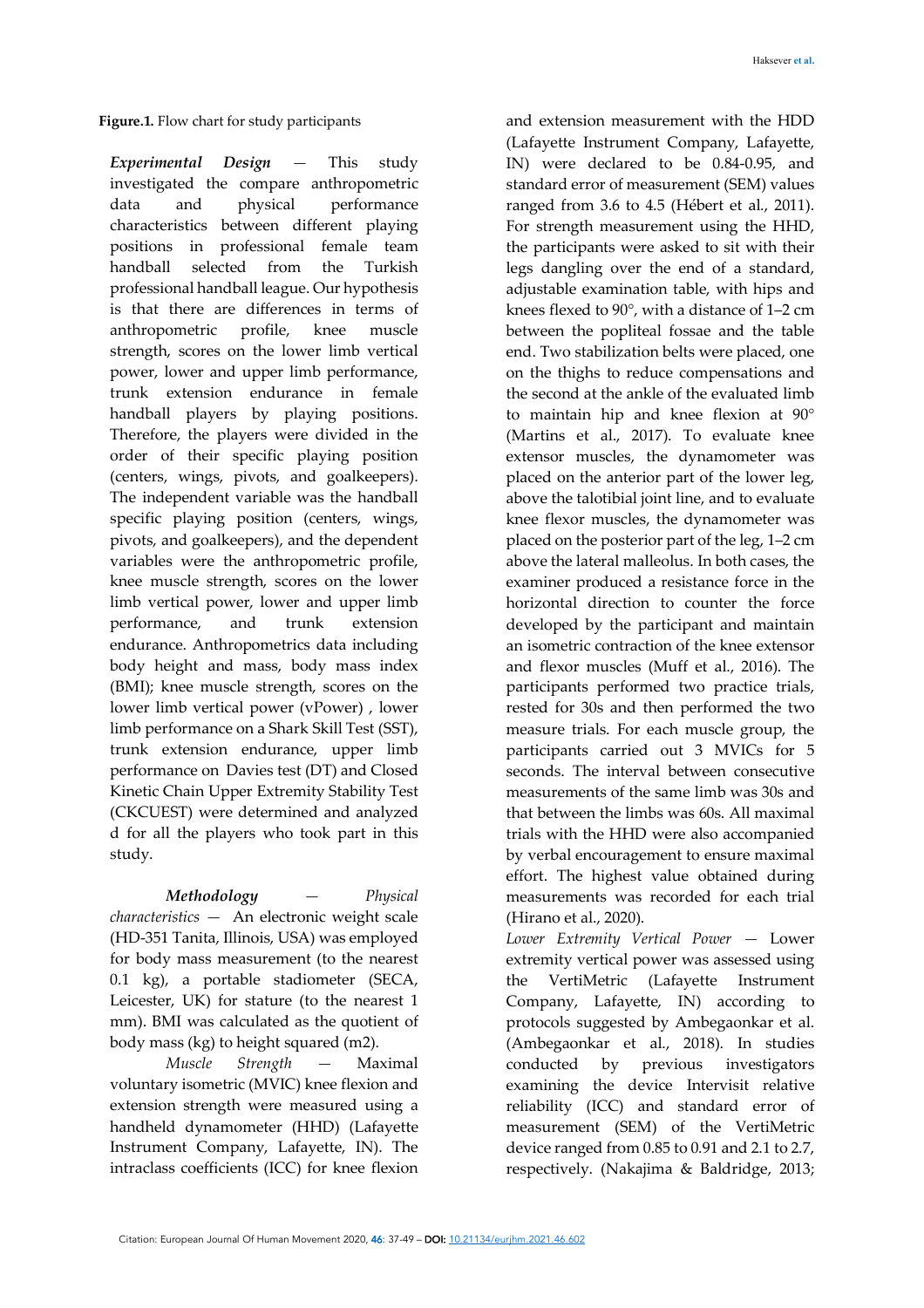Nuzzo et al., 2011). A countermovement jump with arm swing was used in measuring vertical jump (VJ) height. At the moment preceding the jump, the participants could freely flex the hip, knee, and ankle joints and prepare the upper limbs for a sudden upward thrust, in an effort to promote the highest VJ possible. The rest time between jumps was 20s. The participant's VJ height was calculated as the difference between their maximum jump height and standing reach height. Vertical power (vPower, watts) was calculated using the maximal jump height of three trials in a published equation that included participants' anthropometrics, where vPower =  $[51.9 \times V]$  (cm)] +  $[48.9 \times$ mass (kg)]-2007 (Sayers et al., 1999).

*Trunk Extension Endurance —* Trunk extension endurance was measured using the Biering–Sorensen test as described elsewhere (Keller et al., 2001). The Biering–Sorensen test has excellent test-retest reliability (ICC=0.93- 0.98) (Keller et al., 2001; Mannion et al., 1997). The minimal detectable change (MDC) values for trunk extension endurance measurement with the Biering–Sorensen test in females and males were declared to be 23.5 s and 20 s, respectively (McGill et al., 1999). The participant was initially on the examination table in the prone position with the upper edge of the iliac crests aligned with the edge of the table. The trunk then was raised to the horizontal position with hands crossed over the chest. The lower body was fixed to the table by two non-elastic straps. The test was continued until the participant could no longer control the horizontal posture, or until he or she reached the limit for fatigue or pain. The total time from the onset of the test to trunk flexion and loss of the static neutral position was recorded as the endurance time or the isometric holding time (in seconds) with a stopwatch (Adedoyin et al., 2011; Keller et al., 2001).

*Upper Limb Performance — Davies Test —* The Davies test (DT) was used to assess upper body agility and stabilization (Clark et al., 2008). Two pieces of tape were placed 36 inches apart on the ground. The participant began in a push-up position with one hand on each piece of tape. The participant was

then asked to quickly touch their right hand with the left hand and continue to perform alternating touches on each side for a period of 15 seconds. The number of lines touched by both hands was recorded. The test was repeated three times (Clark et al., 2008).

*Closed Kinetic Chain Upper Extremity Stability Test (CKCUEST) —* The CKCUEST was used to assess shoulder performance function and stability according to the protocol suggested by Goldbeck and Davies (Goldbeck & Davies, 2000). The CKCUEST is a measurement with moderate to excellent reliability (de Oliveira et al., 2017; Silva et al., 2019). The CKCUEST presented reliability (ICC) of the average touches score, normalized score, and power score were ranging from 0.77 to 0.92, 0.80 to 0.94 and 0.91 to 0.98, and the minimal detectable change (MDC) values were 6.01, 3.74 and 17.98, respectively (de Oliveira et al., 2017; Silva et al., 2019). The participant started in a push-up position, with hands placed 36 inches (90 cm) apart on two lines. After a training set, the participant touched alternatively and as quick as possible, the floor with a hand crossing over the supporting hand during three sets of 15s with a 45s recovery. The CKCUEST score was computed by averaging the number of touches performed during three maximal sets.

*Lower Limb Performance —*The Shark Skill Test (SST) was used to assess lower extremity agility and neuromuscular control. The ninebox grid was taped on the floor, 3×3 boxes each measuring 6×6 inches. The participant stood at the center of the box grid with hands on hips standing on one leg. They were then asked to hop to each box in a designated pattern, always returning to the center box. The test was performed twice with each foot (four times in total) and the best score was recorded (in seconds) (Clark et al., 2008) (Figure.2).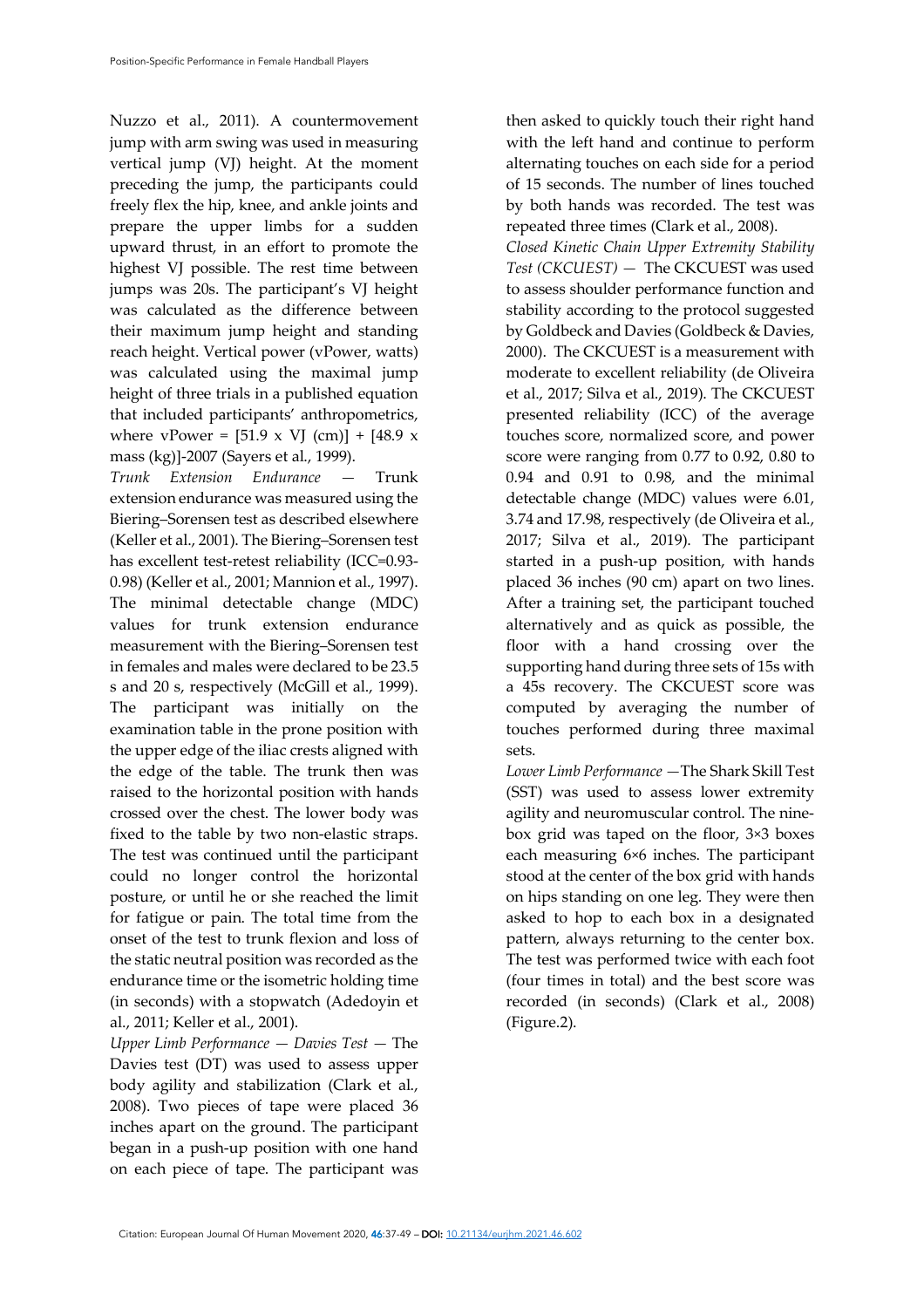

**Figure 2.** Shark Skill Test

#### *Statistical Analysis*

SPSS 25 Statistics Software (SPSS Inc. Chicago, IL) was used for all statistics analyses. Descriptive statistics [mean, standard deviation (SD), minimum, maximum, and 95% confidence intervals (95% CI)] were ascertained for all variables. A 1-way analysis of variance together with a Tukey honestly significant difference post hoc test was used to determine if significant differences existed among 4 playing positions (center, wing, pivot, and goalkeeper). Differences between means were considered statistically significant if p<.05 and partial eta-squared (ηp2) values were >.20 (Richardson, 2011). Because of the small number of cases (e.g., position-specific analysis) and in order to avoid an overestimation of mean differences, the decision of significance was made primarily based on ηp2 values.

## **3. Results**

Physical characteristics of the players are shown in Table 1. Table 1 shows that center

players were taller than wing players (p=.013, ηp2=.260). Goalkeepers were heavier than wing players (p=.014, ηp2=.258). Goalkeepers showed higher BMI than wing players  $(p=.047, \eta p2=.201)$ .

Quadriceps and Hamstring isometric muscle strength results of the female handball players are shown in Table 2. Goalkeepers had better strength in both muscle group than other pivots (p<.001, ηp2>.20), wings (p<.001, ηp2>.20), and centers (p<.001, , ηp2>.20). No significant differences trunk extension endurance in for Biering–Sorensen test across playing positions were observed (p>.05, ηp2=.094) (Table 2).

Table 2 shows that pivot players achieved higher vPower than wings (p<.001, ηp2=.759), centers (p<.001, ηp2=.759), and goalkeepers (p=.011, ηp2=.759) in lower extremity vertical power. In addition, goalkeepers and wings achieved higher vPower than centers (p<.001, ηp2=.759).

Table 3 shows that no significant differences in CKCUEST and DT across playing positions (p=.735-.989, ηp2<.20). Pivots had better dominant and non-dominant lower limb performance in SST than goalkeepers and centers (p<.001, ηp2=.701 and ηp2=.682, respectively). Similarly, wing players had better dominant and non-dominant lower limb performance in SST than goalkeepers and centers (p<.001, ηp2=.701 and ηp2=.682, respectively). (Table 3).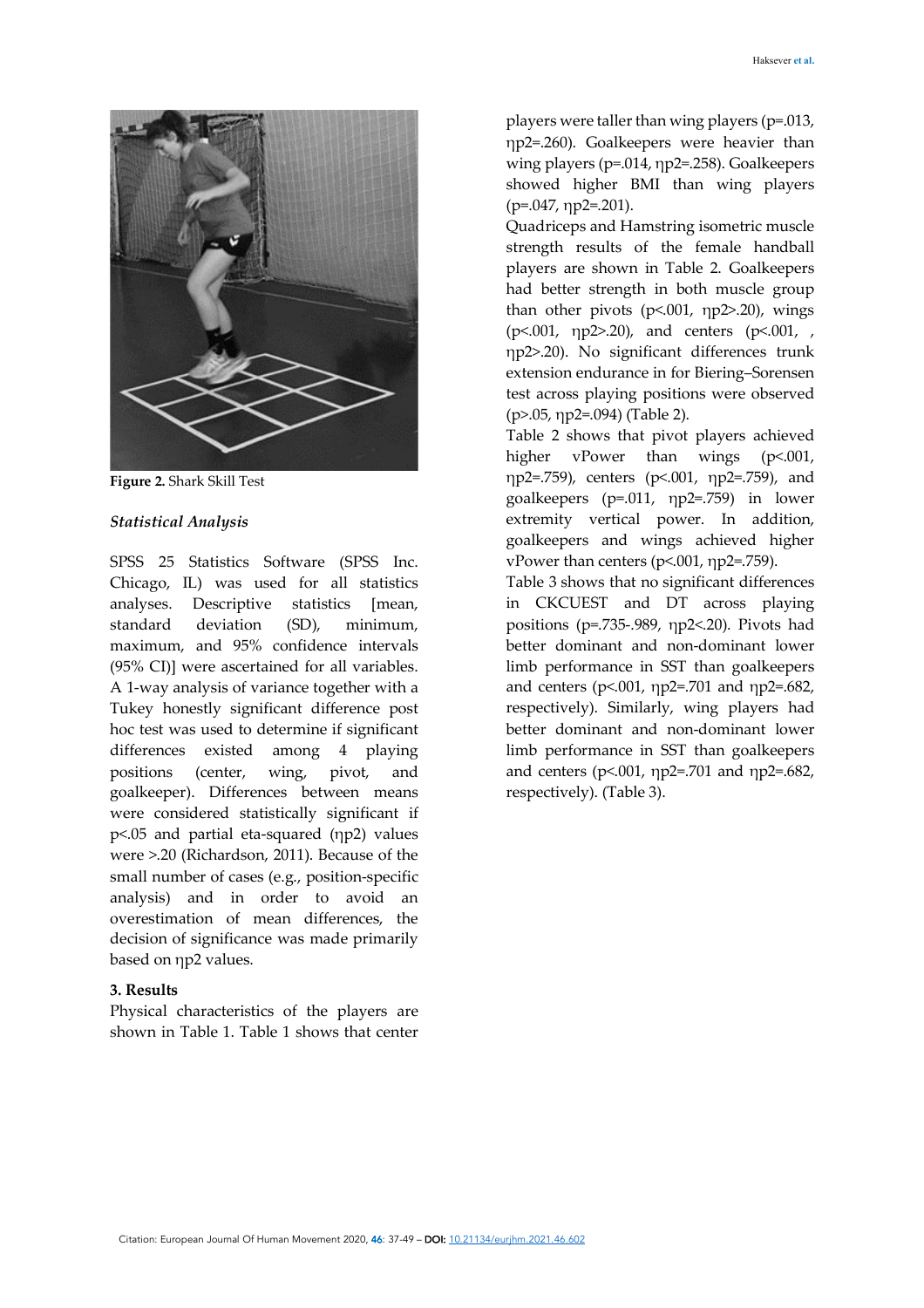|                         | Goalkeeper<br>$(n=6)$                  | Center<br>$(n=16)$                     | Pivot<br>$(n=9)$                      | Wing<br>$(n=8)$                                    | Total $(n=39)$                        | $p^*$    | Partial<br>eta-<br>square             |
|-------------------------|----------------------------------------|----------------------------------------|---------------------------------------|----------------------------------------------------|---------------------------------------|----------|---------------------------------------|
|                         | <b>Mean</b> ±SD<br>$(95\% \text{ CI})$ | <b>Mean</b> ±SD<br>$(95\% \text{ CI})$ | <b>Mean±SD</b><br>$(95\% \text{ CI})$ | <b>Mean</b> <sup>±</sup> SD<br>$(95\% \text{ CI})$ | <b>Mean±SD</b><br>$(95\% \text{ CI})$ |          | d $(\eta_P^2)$                        |
| Age                     | $26.00\pm7.82$                         | $25.63 \pm 6.74$                       | $24.44\pm 6.00$                       | $19.50 \pm 3.46$                                   | $24.15 \pm 6.46$                      | 0.137    | 0.144                                 |
| (Years)                 | $(19.79 - 25.21)$                      | $(22.03 - 29.22)$                      | $(19.83 - 28.06)$                     | $(19.60 - 22.40)$                                  | $(22.06 - 26.05)$                     |          |                                       |
| Height                  | $1.72 \pm 0.04$                        | $1.73 \pm 0.04$ <sup>A</sup>           | $1.72 \pm 0.06$                       | $1.65 \pm 0.06$                                    | $1.71 \pm 0.06$                       | $0.013*$ | $0.260$ <sup><math>\beta</math></sup> |
| (m)                     | $(1.67 - 1.76)$                        | $(1.71 - 1.76)$                        | $(1.66 - 1.77)$                       | $(1.60 - 1.70)$                                    | $(1.69 - 1.73)$                       |          |                                       |
| Body                    | 72.50±10.57 <sup>B</sup>               | $67.00 \pm 5.93$                       | $64.56 \pm 10.84$                     | $58.13 \pm 5.22$                                   | $65.46 \pm 8.87$                      | $0.014*$ | 0.258 <sup>β</sup>                    |
| <b>Mass</b>             | $(61.40 - 83.60)$                      | $(63.84 - 70.16)$                      | $(56.22 - 72.89)$                     | $(53.76 - 62.49)$                                  | $(62.59 - 68.34)$                     |          |                                       |
| (kg)                    |                                        |                                        |                                       |                                                    |                                       |          |                                       |
| <b>BMI</b>              | $24.47 \pm 3.22$ C                     | $22.14 \pm 1.61$                       | $21.64 \pm 2.78$                      | $21.15 \pm 1.53$                                   | $22.18 \pm 2.36$                      | $0.047*$ | $0.201 \, \beta$                      |
| $\frac{\text{kg}}{m^2}$ | $(21.09 - 27.85)$                      | $(21.28 - 23.00)$                      | $(19.50 - 23.78)$                     | $(19.86 - 22.43)$                                  | $(21.41 - 22.95)$                     |          |                                       |

### **Table.1.** Physical characteristics of the players

Note: \* One-way ANOVA, ¥ p<0.05, β ηp2 >0.20 A: Significantly centers > wings, B: Significantly goalkeepers > wings, C: Significantly goalkepers > wings, CI=Confidence interval, SD: Standard deviation, BMI: Body mass index

**Table.2.** Parameters of knee muscle strength, trunk extension endurance and vertical power descriptive data in relation to playing position.

| Playing                                           | Biering-                                    | D-                            | ND-                           | $\mathbf{D}$                  | ND-                           | <b>Vertical</b>                 |
|---------------------------------------------------|---------------------------------------------|-------------------------------|-------------------------------|-------------------------------|-------------------------------|---------------------------------|
| Positions                                         | <b>Sorenson</b>                             | Quadriceps                    | Quadriceps                    | Hamstring                     | Hamstring                     | Power (watts)                   |
|                                                   | (second)                                    | Strength                      | Strength (kg)                 | Strength                      | Strength                      |                                 |
|                                                   | (kg)                                        |                               |                               | (kg)                          | (kg)                          |                                 |
|                                                   | <b>Mean</b> <sup>±</sup> SD                 | <b>Mean</b> <sup>t</sup> SD   | <b>Mean</b> <sup>t</sup> SD   | <b>Mean</b> <sup>t</sup> SD   | <b>Mean</b> <sup>±</sup> SD   | <b>Mean</b> <sup>±</sup> SD     |
|                                                   | $(95\% \text{ CI})$                         | $(95\% \text{ CI})$           | $(95\% \text{ CI})$           | $(95\% \text{ CI})$           | $(95\% \text{ CI})$           | $(95\% \text{ CI})$             |
| Goalkeepers                                       | $108.0 \pm 42.6$                            | $22.9 \pm 1.4$ <sup>A</sup>   | $20.3 \pm 1.7$ <sup>A</sup>   | $22.6 \pm 1.5^{\rm A}$        | $20.5 \pm 2.6$ <sup>A</sup>   | $3046.1 \pm 301.9$ <sup>B</sup> |
| $(n=6)$                                           | $(63.2 - 152.7)$                            | $(21.4 - 24.4)$               | $(18.5 - 22.1)$               | $(20.9 - 24.2)$               | $(17.7 - 23.3)$               | $(2729.2 - 3363.0)$             |
| <b>Centers</b>                                    | $87.2 \pm 29.3$                             | $12.4 \pm 1.7$                | $12.6 \pm 1.5$                | $15.6 \pm 2.3$                | $15.8 \pm 1.7$                | $2267.3 \pm 278.7$              |
| $(n=16)$                                          | $(71.6 - 102.8)$                            | $(11.5-13.4)$                 | $(11.8-13.5)$                 | $(14.3 - 16.9)$               | $(14.8 - 16.7)$               | $(2118.8 - 2415.9)$             |
| Pivots                                            | $106.3 \pm 59.7$                            | $14.3 \pm 4.5$                | $12.8 \pm 3.6$                | $15.5 \pm 1.4$                | $15.7 \pm 1.4$                | $3584.1 \pm 431.4$ <sup>c</sup> |
| $(n=9)$                                           | $(60.3 - 152.2)$                            | $(10.7 - 17.8)$               | $(10.0-15.7)$                 | $(14.4 - 16.7)$               | $(14.5 - 16.8)$               | $(3252.4 - 3915.7)$             |
| Wings                                             | $123.3 \pm 55.5$                            | $15.3 \pm 4.2$                | $14.0 \pm 3.1$                | $15.0 \pm 1.0$                | $15.4 \pm 1.5$                | $2819.6 \pm 166.1$ <sup>D</sup> |
| $(n=8)$                                           | $(76.9 - 169.7)$                            | $(11.8-18.8)$                 | $(11.4 - 16.6)$               | $(14.1 - 15.9)$               | $(14.2 - 16.7)$               | $(2680.7 - 2958.5)$             |
| ANOVA $(p; \eta^2 p)$                             | $p = 0.319$                                 | $p = 0.000$                   | $p = 0.000$                   | $p = 0.000$                   | $p = 0.000$                   | $p = 0.000$                     |
| $\alpha$ $\alpha$ $\beta$ $\beta$<br>$\mathbf{r}$ | $p^2P = 0.094$<br>$\mathbf{1}$ $\mathbf{0}$ | $\eta^2$ <sub>p</sub> = 0.580 | $\eta^2$ <sub>p</sub> = 0.570 | $\eta^2$ <sub>p</sub> = 0.678 | $\eta^2$ <sub>p</sub> = 0.514 | $\eta^2$ <sub>p</sub> = 0.759   |

CI: Confidence Interval, Significant mean differences for the total sample are highlighted in bold, A: Significantly goalkeepers > centers, pivots and wings, B: Significantly goalkeepers > centers, C: Significantly pivots > goalkeepers, centers and wings, D: Significantly wings > centers, D: Dominant, ND: Non-dominant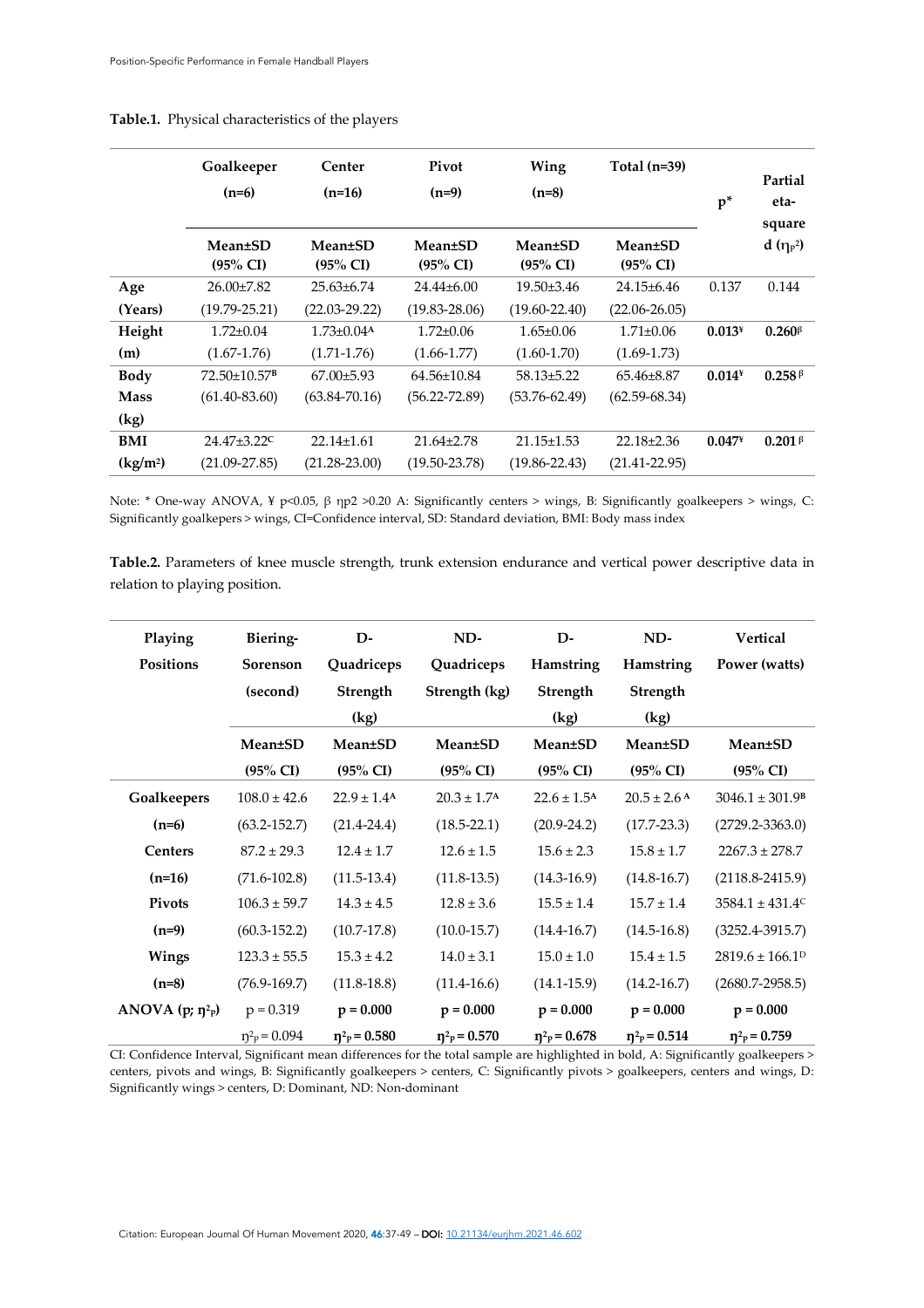|                          | <b>CKCUEST</b>                | DT                  | D-SST                         | ND-SST                        |  |
|--------------------------|-------------------------------|---------------------|-------------------------------|-------------------------------|--|
|                          | (times)                       | (times)             | (second)                      | (second)                      |  |
| <b>Playing Positions</b> | <b>Mean</b> ±SD               | <b>Mean</b> ±SD     | <b>Mean</b> ±SD               | <b>Mean</b> <sup>±</sup> SD   |  |
|                          | $(95\% \text{ CI})$           | $(95\% \text{ CI})$ | $(95\% \text{ CI})$           | $(95\% \text{ CI})$           |  |
| Goalkeepers              | $25.8 \pm 4.6$                | $23.1 \pm 2.8$      | $5.8 \pm 0.4$                 | $6.0 \pm 0.5$                 |  |
| $(n=6)$                  | $(20.9 - 30.7)$               | $(20.1 - 26.1)$     | $(5.3-6.4)$                   | $(5.3-6.6)$                   |  |
| <b>Centers</b>           | $25.6 \pm 7.6$                | $24.3 \pm 3.3$      | $6.3 \pm 0.6$                 | $6.4 \pm 0.8$                 |  |
| $(n=16)$                 | $(21.6 - 29.7)$               | $(22.5 - 26.1)$     | $(5.9-6.7)$                   | $(6.0-6.8)$                   |  |
| <b>Pivots</b>            | $23.5 \pm 4.2$                | $20.7 \pm 4.9$      | $8.0 \pm 0.5^*$               | $7.7 \pm 1.1*$                |  |
| $(n=9)$                  | $(20.3 - 26.7)$               | $(16.9 - 24.5)$     | $(7.6 - 8.4)$                 | $(6.8-8.6)$                   |  |
| Wings                    | $27.0 \pm 8.8$                | $24.7 \pm 2.1$      | $7.6 \pm 0.4^{\circ}$         | $7.5 \pm 0.6^{\circ}$         |  |
| $(n=8)$                  | $(19.6 - 34.3)$               | $(22.9 - 26.5)$     | $(7.2 - 8.0)$                 | $(6.9 - 8.0)$                 |  |
| ANOVA $(p; \eta^2 p)$    | $p = 0.773$                   | $p = 0.079$         | $p = 0.000$                   | $p = 0.000$                   |  |
|                          | $\eta^2$ <sub>p</sub> = 0.030 | $n^2P = 0.174$      | $\eta^2$ <sub>p</sub> = 0.701 | $\eta^2$ <sub>p</sub> = 0.682 |  |

**Table.3.** Parameters of CKCUEST, DT and SST descriptive data in relation to playing position.

CI: Confidence Interval, Significant mean differences for the total sample are highlighted in bold, ¥: Significantly pivots > goalkeepers and centers, ɸ: Significantly wings > goalkeepers and centers, CKCUEST: Closed Kinetic Chain Upper Extremity Stability Test, DT: Davies Test, SST: Shark Skill Test, D: Dominant, ND: Non-dominant

#### **4. Discussion**

This study was conducted to examine the differences in physical characteristics and performances of elite female handball players according to their playing positions. According to the results, BMI and body weight of goalkeepers were higher than those of wings; and their knee muscle strength was higher than all other players. Moreover, lower extremity performances of pivot and wing players were better than other position players, whereas all players were found to be similar in terms of upper extremity performance and lumbar extensor endurance.

Our study results revealed that the body weight and BMI of the goalkeepers were higher than the wings. One possible reason for this might be that goalkeepers are engaged in intense aerobic training, their energy consumption is less than other position players, and they play a position that requires higher level of stability. Another possible reason might be that wings need to keep their BMI lower as their position demands more speed, agility, and pace. In line with these results, Villa et al. stated that

the speed performance of wings was particularly higher than other players (Vila et al., 2012). They reported that speed and agility are essential for wings as their position requires rapid change of direction, sudden acceleration, and rapid throw-in. The researchers also stated that wings are shorter than those in other positions, a quality that helps with better agility. Consistent with these results, in our study wings were on average shorter than other players (Gontarev et al., 2017). The same study also reported that goalkeepers are similar to other positions in terms of body mass index, but this situation varies in different leagues (Vila et al., 2012).

In this study, knee muscle strength of the goalkeepers was found to be higher than other positions, whereas their quickness and agility were lower. This might be due to the fact that goalkeepers' lower extremity training mainly focuses on hypertrophy and strength rather than quickness and agility. Studies have reported that in professional athletes, the ratios of type 1 or type 2 muscle fibers vary depending on their sports and training types (Gorostiaga et al., 1999; Monsef Cherif et al., 2012). While type 2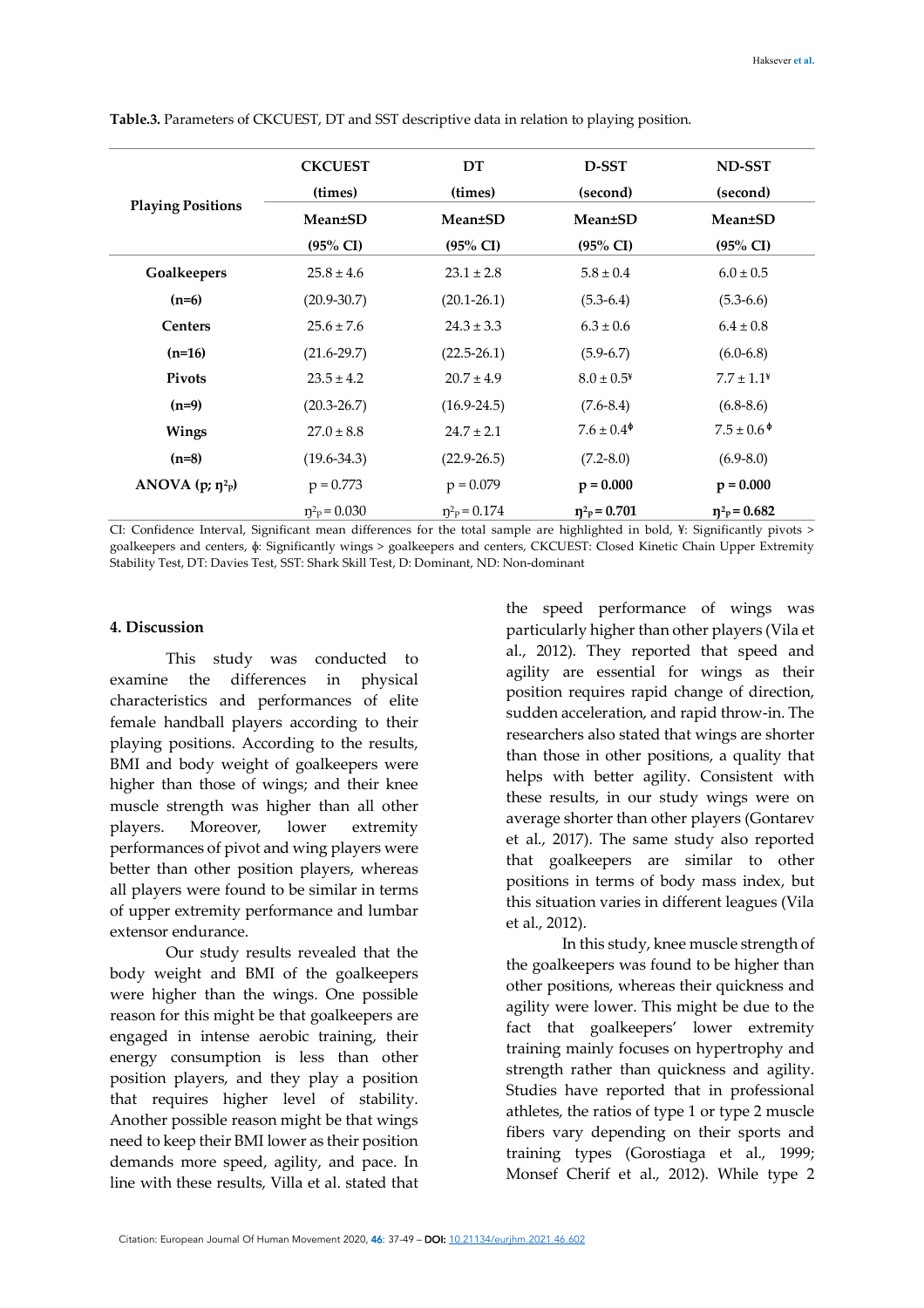muscle fibers are more common in athletes engaged in quickness and speed trainings (Monsef Cherif et al., 2012), those engaged in sports that require endurance, weightlifting or stability have more of type 1 fibers (Gorostiaga et al., 1999; Haun et al., 2019). Considering the movement patterns and training styles of the goalkeepers, lower levels of agility and quickness in goalkeepers in our study is consistent with other studies in the relevant literature. Therefore, in comprising exercise and training programs for athletes, their play positions and movement patterns should be taken into consideration. Based on this, in handball, since the muscle strength of the goalkeepers is higher compared to other positions, it is recommended to include exercises with small number of repetitions and heavier weight in goalkeepers' training programs, while for the wings or center players it is recommended to increase the number of repetitions, decrease the weight, and add multi-direction exercises (Monsef Cherif et al., 2012).

The wing and pivot players in our study had higher scores in quickness and agility tests compared to goalkeepers and center players. According to several studies in different team sports, one of the most basic movements for pivot or wing players is to evade the opponent by changing direction with quick leg movements and join the attack (Vila et al., 2012; Wagner et al., 2014; Zapartidis et al., 2011). Therefore, athletes playing in these positions are expected to have the ability to change direction faster than center players or goalkeepers (Massuca et al., 2015; Wagner et al., 2014).

Similarly, in our study, although there were differences in anthropometric values in the upper extremity functionality measurements, no difference was found between positions in terms of upper extremity performance tests. Contrary to our results, Vila et al. stated that the upper extremity performance parameters of center players were better than wings (Vila et al., 2012). Cherif et al. also reported that center players had better upper extremity performance and shooting values than wings

and forward players than back players (Cherif et al., 2016). Upper extremity performance parameters are important in sports such as handball. However, the results of the studies in the literature on this subject is contradictory. According to previous studies, although every team player has different anthropometric values, there is no difference in upper extremity performance tests due to the same trainings and similar shooting and passing activities in all position players (Rousanoglou et al., 2014). Also, since all athletes perform similar muscle activation and movement patterns at approximately similar speeds, there is no difference between positions. One possible reason for these contradictory results might be the use of different functional and performance tests in samples with different ages and anthropometric values. Further studies are needed to evaluate upper extremity functionality, agility, and quickness parameters in handball players.

In our study, no difference was found in terms of lumbar core strength between the players. The reason might be the fact that our participants were elite athletes, and all had a strong core and lumbar extensor muscles. All these athletes have been practicing handball professionally for more than five years and are engaged in regular training programs. Handball players perform intensive core and abdominal strengthening training as a team. In order to assess the core strength of these athletes in more details, comparative studies with different groups are needed including all core strength and endurance tests.

The main limitation of this study, especially regarding positional subgroups, is the small sample size. Therefore, these data should be interpreted with caution and in comparison, with similar investigations. It is evident, that this sample size is not powerful enough to generate statements about anthropometrics and positional success for an entire sport. Furthermore, currently, there is still unclear debate as to whether vertical jump is a good indicator for lower extremity power output (Morin et al., 2019). Therefore,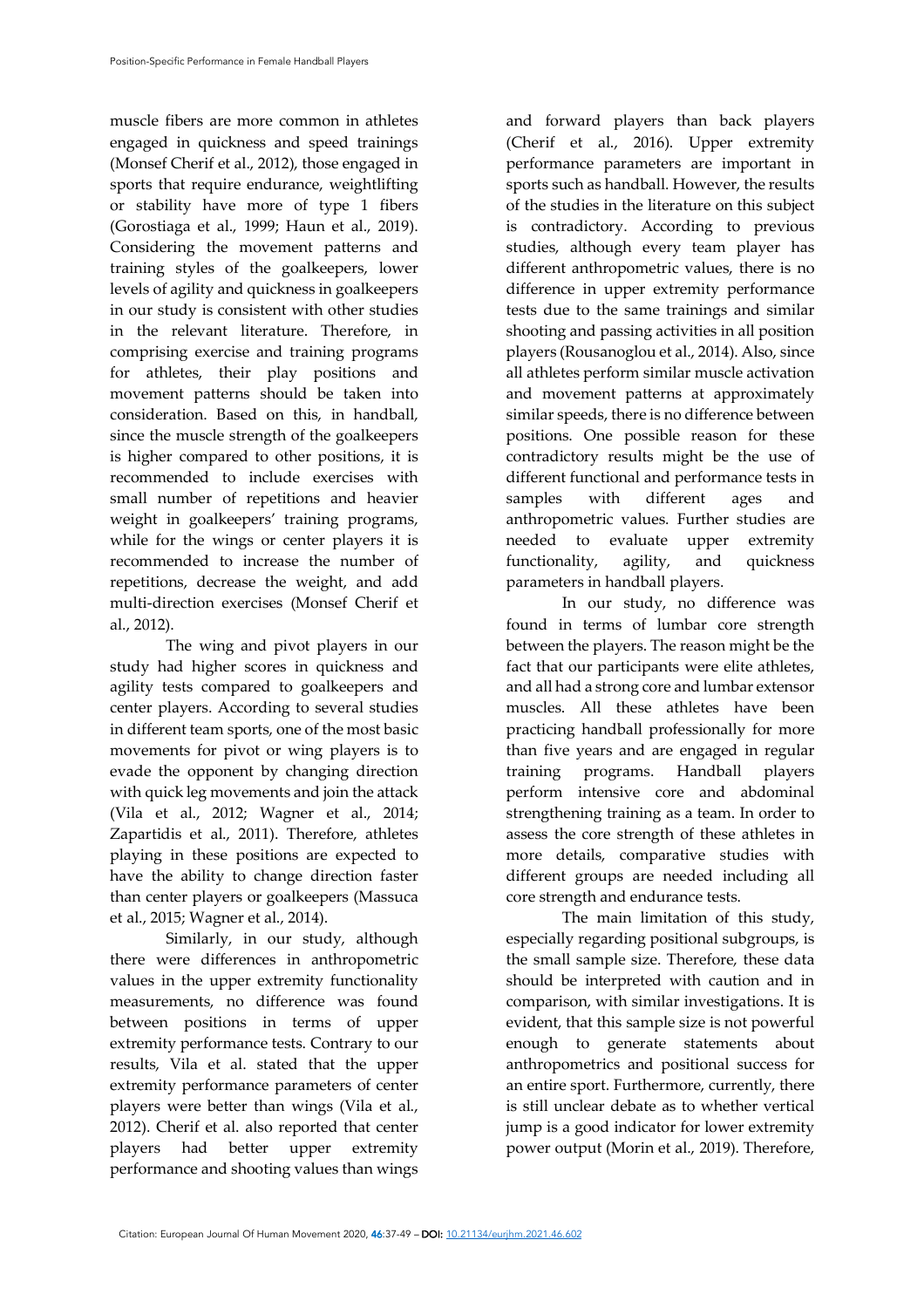the use of vertical jump test in this study was another limitation of this study.

## **5. Practical Applications.**

Considering these differences, it is recommended to plan performance-oriented training programs, preventive exercise programs and post-injury rehabilitation programs for elite female handball players specific to the positions. In this framework, the positional demands of the game are different, muscle mass and lower limb performance should be developed according to the individual playing positions and skill of the handball players, especially for pivot and wing players. Furthermore, in future studies, it seems to be worth to include further performance tests with a focus on knee muscle strength or lower limb performance to improve the position-specific profiling, especially for pivots or goalkeepers.

## **6. Conclusions**

The present study concludes that depending on their play positions, there are differences between elite handball players in terms of physical characteristics, knee muscle strength, vertical power, and lower extremity performance. In this work, the goalkeepers had higher knee strength as compared to pivots, wings, and centers. Also, in female handball players in particular pivot players achieved higher vPower than wings, centers, and goalkeepers while goalkeepers and wings achieved higher vPower than centers. In female handball players, there were no significant differences in trunk extension endurance and upper limb performance results according to playing positions. Finally, the pivots and wings had better lower limb performance than goalkeepers and centers. These results could help improve coaches' knowledge of elite female teams in the particular in the country where the study was conducted and in others of similar characteristics. However, further profiling of handball players is required before definitive reference data can be presented.

**Funding:** This research received no external funding.

**Acknowledgments:** The authors certify that there is no conflict of interest with any financial organization regarding the material discussed in the manuscript. The authors would like to thank the participants who took part in the study and the reviewers and journal editor for meticulously critiquing this article.

**Conflicts of Interest:** The authors declare no conflict of interest.

# **References**

- Adedoyin, R. A., Mbada, C. E., Farotimi, A. O., Johnson, O. E., & Emechete, A. A. (2011). Endurance of low back musculature: Normative data for adults. Journal of back and musculoskeletal rehabilitation, 24(2), 101-109. doi: 10.3233/BMR-2011-0282.
- Ambegaonkar, J. P., Schock, C. S., Caswell, S. V., Cortes, N., Hansen-Honeycutt, J., & Wyon, M. A. (2018). Lower extremity horizontal work but not vertical power predicts lower extremity injury in female collegiate dancers. The Journal of Strength & Conditioning Research, 32(7). doi: 10.1519/JSC.0000000000002576.
- Bon, M., Pori, P., & Sibila, M. (2015). Position-Related Differences in Selected Morphological Body Characteristics of Top-Level Female Handball Players. Coll Antropol, 39(3), 631-639. PMID: 20102051.
- Cetin, E., & Ozdol, Y. (2012). Jump shot performance and strength training in young team handball players. Procedia-Social and Behavioral Sciences, 46, 3187-3190. doi: 10.1016/j.sbspro.2012.06.034.
- Cherif, M., Chtourou, H., Souissi, N., Aouidet, A., & Chamari, K. (2016). Maximal power training induced different improvement in throwing velocity and muscle strength according to playing positions in elite male handball players. Biol Sport, 33(4), 393-398. doi:10.5604/20831862.1224096
- Clark, M. A., Lucett, S., & Corn, R. J. (2008). NASM essentials of personal fitness training: Lippincott Williams & Wilkins. ISBN: 0964004143
- de Oliveira, V. M., Pitangui, A. C., Nascimento, V. Y., da Silva, H. A., Dos Passos, M. H., & de Araújo, R. C. (2017). Test-retest reliability of the closed kinetic chain upper extremity stability test (CKCUEST) in adolescents: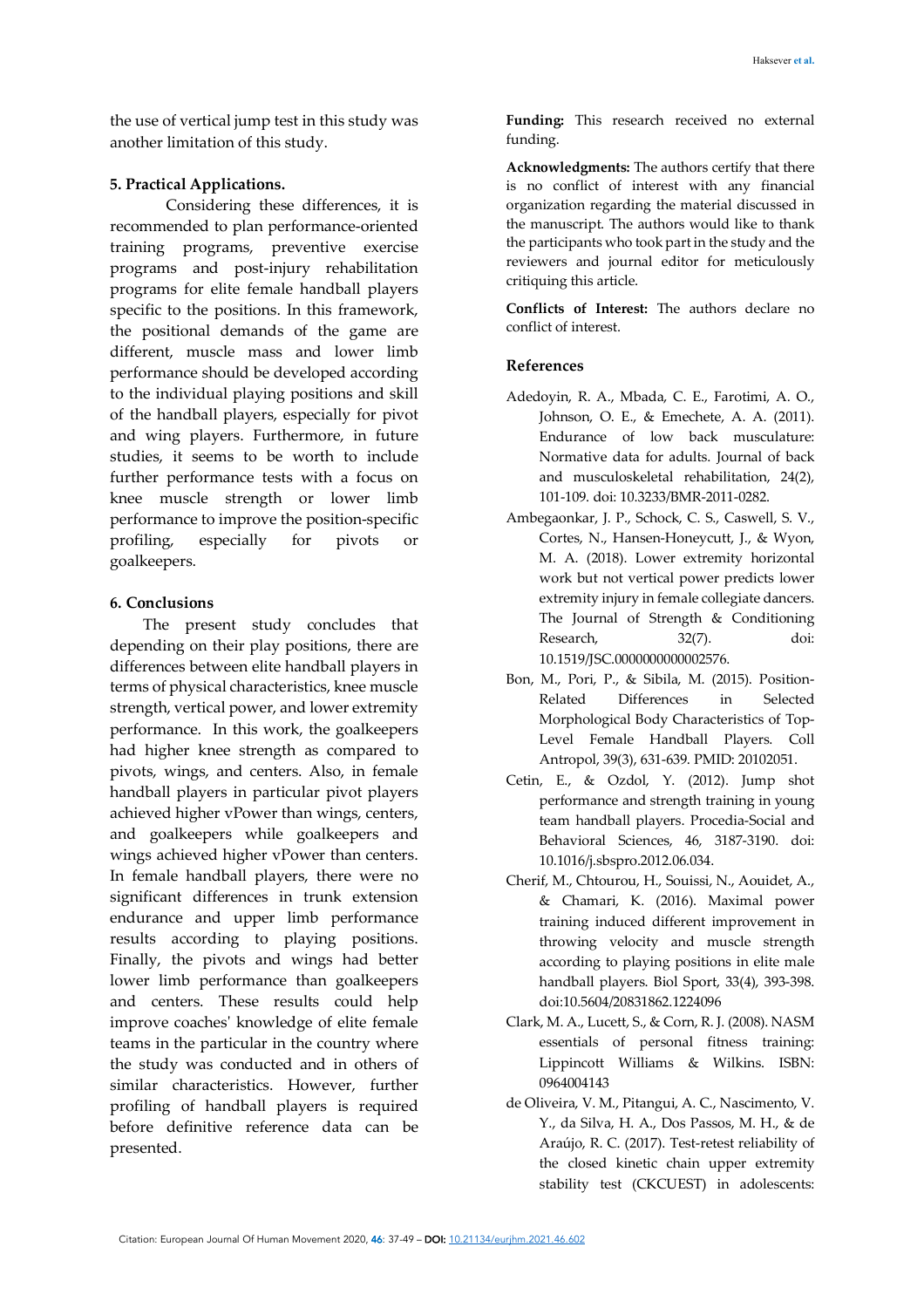reliability of CKCUEST in adolescents. International journal of sports physical therapy, 12(1), 125. PMID: 28217423

- de Paula Oliveira, L., de Andrade, V. L., Vieira, L. H. P., Gonçalves, L. G. C., Menezes, R. P., & Puggina, E. F. (2020). Anthropometric characteristics vary by game position and demonstrate correlation with motor performance in handball. Revista Brasileira de Fisiologia do Exercício, 19(5), 359-368. https://doi.org/10.33233/rbfex.v19i5.4121
- Gençoğlu, C., & Gümüş, H. (2020). Hentbolda Performans Bileşenleri: Fizyolojik Gereksinimler ve Top Atış Hızı. Turkiye Klinikleri Spor Bilimleri, 12(1). doi: 10.5336/sportsci.2019-66543.
- Goldbeck, T. G., & Davies, G. J. (2000). Test-retest reliability of the closed kinetic chain upper extremity stability test: a clinical field test. Journal of Sport Rehabilitation, 9(1), 35-45. doi: 10.1123/jsr.9.1.35
- Gontarev, S., Kalac, R., Zivkovic, V., Velickovska, L. A., & Telai, B. (2017). Position Specific Morphological Characteristics of Top-level Male Macedonian Handball Players. The Anthropologist, 28(1-2), 79-85. 10.1080/09720073.2017.1311665.
- Gorostiaga, E. M., Granados, C., Ibañez, J., González-Badillo, J. J., & Izquierdo, M. (2006). Effects of an entire season on physical fitness changes in elite male handball players. Medicine & Science in Sports & Exercise, 38(2), 357-366. doi: 10.1249/01.mss.0000184586.74398.03.
- Gorostiaga, E. M., Izquierdo, M., Iturralde, P., Ruesta, M., & Ibáñez, J. (1999). Effects of heavy resistance training on maximal and explosive force production, endurance and serum hormones in adolescent handball players. European Journal of Applied Physiology and Occupational Physiology, 80(5), 485-493. doi: 10.1007/s004210050622.
- Granados, C., Izquierdo, M., Ibanez, J., Bonnabau, H., & Gorostiaga, E. (2007). Differences in physical fitness and throwing velocity among elite and amateur female handball players. International journal of sports medicine, 28(10), 860-867. doi: 10.1055/s-2007-964989.
- Granados, C., Izquierdo, M., Ibañez, J., Bonnabau, H., & Gorostiaga, E. M. (2007). Differences in physical fitness and throwing velocity among elite and amateur female handball

players. Int J Sports Med, 28(10), 860-867. doi:10.1055/s-2007-964989

- Granados, C., Izquierdo, M., Ibáñez, J., Ruesta, M., & Gorostiaga, E. M. (2013). Are there any differences in physical fitness and throwing velocity between national and international elite female handball players? The Journal of Strength & Conditioning Research, 27(3), 723-732. doi: 10.1519/JSC.0b013e31825fe955.
- Haugen, T. A., Tønnessen, E., & Seiler, S. (2016). Physical and physiological characteristics of male handball players: influence of playing position and competitive level. J Sports Med Phys Fitness, 56(1-2), 19-26. PMID: 25389639
- Haun, C. T., Vann, C. G., Mobley, C. B., Osburn, S. C., Mumford, P. W., Roberson, P. A., Kavazis, A. N. (2019). Pre-training skeletal muscle fiber size and predominant fiber type best predict hypertrophic responses to 6 weeks of resistance training in previously trained young men. Frontiers in physiology, 10, 297. doi: 10.3389/fphys.2019.00297.
- Hébert, L. J., Maltais, D. B., Lepage, C., Saulnier, J., Crête, M., & Perron, M. (2011). Isometric Muscle Strength in Youth Assessed by Hand-held Dynamometry: A Feasibility, Reliability, and Validity Study A Feasibility, Reliability, and Validity Study. Pediatric Physical Therapy, 23(3), 289-299. doi: 10.1097/PEP.0b013e318227ccff.
- Hermassi, S., Laudner, K. G., & Schwesig, R. (2019). Playing level and position differences in body characteristics and physical fitness performance among male team handball players. Frontiers in bioengineering and biotechnology, 7, 149. doi: 10.3389/fbioe.2019.00149.
- Hirano, M., Katoh, M., Gomi, M., & Arai, S. (2020). Validity and reliability of isometric knee extension muscle strength measurements using a belt-stabilized hand-held dynamometer: a comparison with the measurement using an isokinetic dynamometer in a sitting posture. Journal of Physical Therapy Science, 32(2), 120-124. doi: 10.1589/jpts.32.120.
- Keller, A., Hellesnes, J., & Brox, J. I. (2001). Reliability of the isokinetic trunk extensor test, Biering-Sørensen test, and Åstrand bicycle test: Assessment of intraclass correlation coefficient and critical difference in patients with chronic low back pain and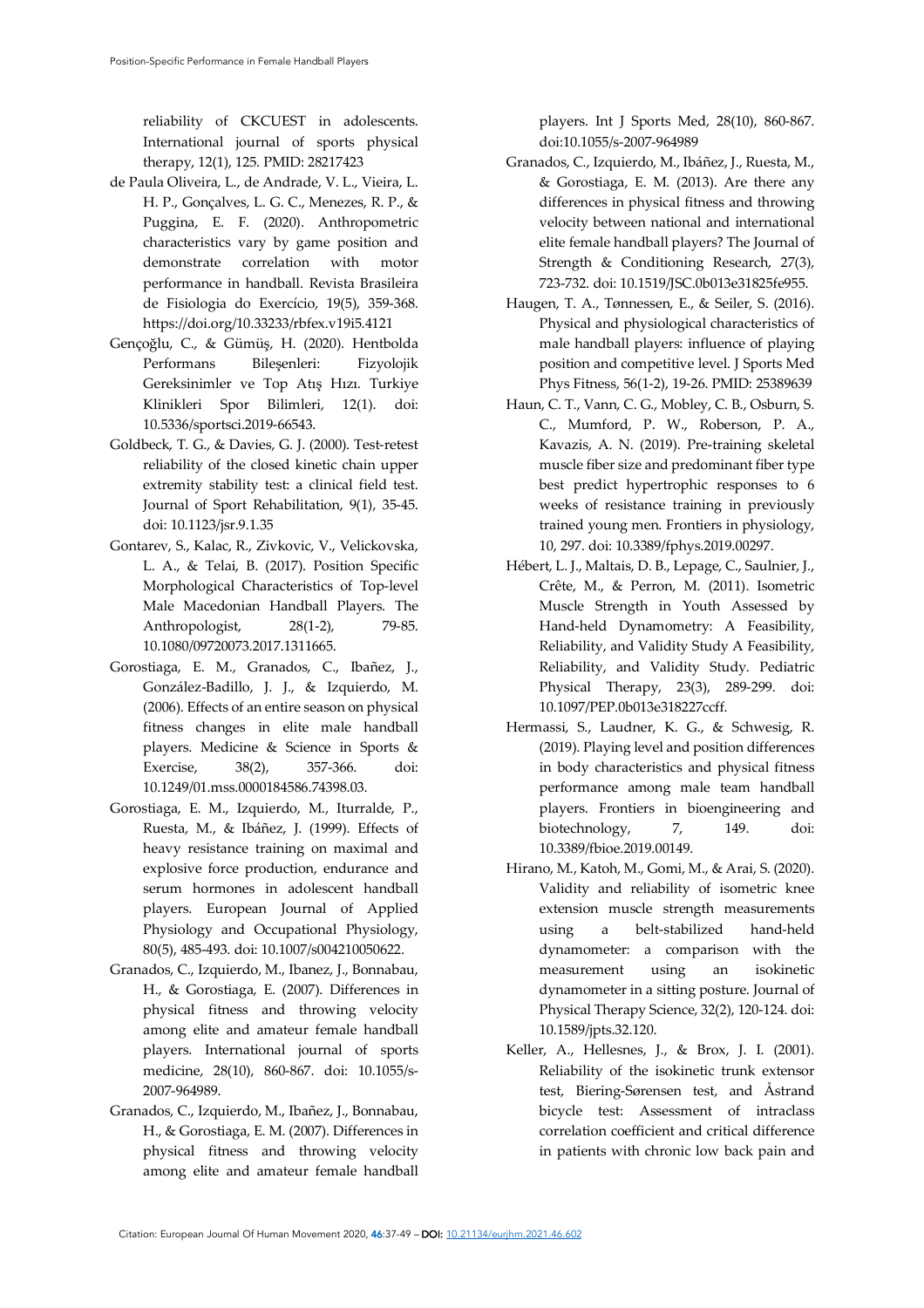healthy individuals. Spine, 26(7), 771-777. doi: 10.1097/00007632-200104010-00017.

- Krüger, K., Pilat, C., Ückert, K., Frech, T., & Mooren, F. C. (2014). Physical performance profile of handball players is related to playing position and playing class. The Journal of Strength & Conditioning Research, 28(1), 117-125. doi: 10.1519/JSC.0b013e318291b713.
- Mannion, A. F., Connolly, B., Wood, K., & Dolan, P. (1997). The use of surface ENIG power spectral analysis in the evaluation of back muscle function. Development, 34(4), 427- 439. PMID: 9323646
- Marques, M. A. C., & González-Badillo, J. J. (2006). In-season resistance training and detraining in professional team handball players. Journal of strength and conditioning research, 20(3), 563. doi: 10.1519/R-17365.1.
- Martins, J., da Silva, J. R., Barbosa, M. R., & Bevilaqua-Grossi, D. (2017). Reliability and validity of the belt-stabilized handheld dynamometer in hip-and knee-strength tests. Journal of Athletic Training, 52(9), 809- 819. doi: 10.4085/1062-6050-52.6.04.
- Massuca, L., Branco, B., Miarka, B., & Fragoso, I. (2015). Physical Fitness Attributes of Team-Handball Players are Related to Playing Position and Performance Level. Asian J Sports Med, 6(1), e24712. doi:10.5812/asjsm.24712. doi:10.5812/asjsm.24712
- McGill, S. M., Childs, A., & Liebenson, C. (1999). Endurance times for low back stabilization exercises: clinical targets for testing and training from a normal database. Archives of physical medicine and rehabilitation, 80(8), 941-944. doi: 10.1016/s0003-9993(99)90087-4
- Monsef Cherif, M. S., Chaatani, S., Nejlaoui, O., Gomri, D., & Abdallah, A. (2012). The effect of a combined high-intensity plyometric and speed training program on the running and jumping ability of male handball players. Asian journal of sports medicine, 3(1), 21. doi: 10.5812/asjsm.34721.
- Morin, J.-B., Jiménez-Reyes, P., Brughelli, M., & Samozino, P. (2019). When jump height is not a good indicator of lower limb maximal power output: theoretical demonstration, experimental evidence and practical solutions. Sports Medicine, 49(7), 999-1006. doi: 10.1007/s40279-019-01073-1
- Muff, G., Dufour, S., Meyer, A., Severac, F., Favret, F., Geny, B., Isner-Horobeti, M.-E. (2016). Comparative assessment of knee extensor and flexor muscle strength measured using a hand-held vs. isokinetic dynamometer. Journal of Physical Therapy Science, 28(9), 2445-2451. doi: 10.1589/jpts.28.2445.
- Nakajima, M. A., & Baldridge, C. (2013). The effect of kinesio® tape on vertical jump and dynamic postural control. International journal of sports physical therapy, 8(4), 393- 406. PMID: 24175126
- Nuzzo, J. L., Anning, J. H., & Scharfenberg, J. M. (2011). The reliability of three devices used for measuring vertical jump height. J Strength Cond Res, 25(9), 2580-2590. doi:10.1519/JSC.0b013e3181fee650
- Richardson, J. T. (2011). Eta squared and partial eta squared as measures of effect size in educational research. Educational Research Review, 6(2), 135-147. doi: 10.1016/j.edurev.2010.12.001
- Rousanoglou, E. N., Noutsos, K. S., & Bayios, I. A. (2014). Playing level and playing position differences of anthropometric and physical fitness characteristics in elite junior handball players. J Sports Med Phys Fitness, 54(5), 611-621. PMID: 25270781
- Sayers, S., Harackiewicz, D., Harman, E., Frykman, P., & Rosenstein, M. (1999). Crossvalidation of three jump power equations. Medicine & Science in Sports & Exercise, 31(4), 572-577. doi: 10.1097/00005768- 199904000-00013.
- Šbila, M., Vuleta, D., & Pori, P. (2004). Positionrelated differences in volume and intensity of large-scale cyclic movements of male players in handball. Kinesiology: International journal of fundamental and applied kinesiology, 36(1), 58-68. URL: https://hrcak.srce.hr/4221
- Serdar, E., & Bereket, S. Elit Türk Ve Yabanci Hentbolcülerin Motorik Ve Fizyolojik Parametrelerinin Karşilaştirilmasi. Gazi Beden Eğitimi ve Spor Bilimleri Dergisi, 6(4), 44-52. URL: https://dergipark.org.tr/tr/pub/gbesbd/issue /27970/303508
- Sevim, Y. (2007). Antrenman bilgisi: Nobel Yayın Dağıtım. ISBN: 9789755913377 9755913378
- Sheppard, J. M., & Young, W. B. (2006). Agility literature review: Classifications, training